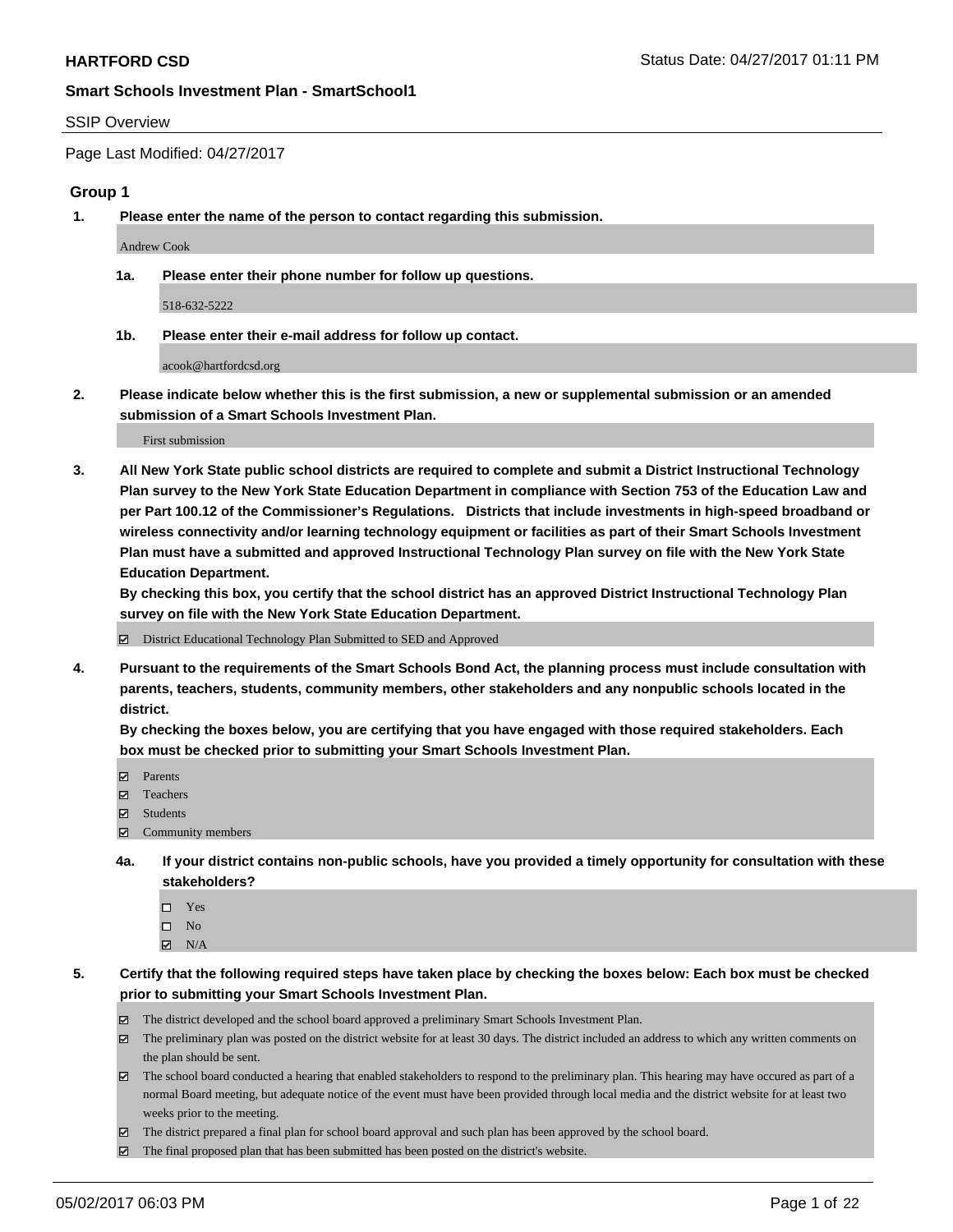### SSIP Overview

Page Last Modified: 04/27/2017

**5a. Please upload the proposed Smart Schools Investment Plan (SSIP) that was posted on the district's website, along with any supporting materials. Note that this should be different than your recently submitted Educational Technology Survey. The Final SSIP, as approved by the School Board, should also be posted on the website and remain there during the course of the projects contained therein.**

Smart Schools Hearing Presentation.pdf

**5b. Enter the webpage address where the final Smart Schools Investment Plan is posted. The Plan should remain posted for the life of the included projects.**

www.hartfordcsd.org

**6. Please enter an estimate of the total number of students and staff that will benefit from this Smart Schools Investment Plan based on the cumulative projects submitted to date.**

550

**7. An LEA/School District may partner with one or more other LEA/School Districts to form a consortium to pool Smart Schools Bond Act funds for a project that meets all other Smart School Bond Act requirements. Each school district participating in the consortium will need to file an approved Smart Schools Investment Plan for the project and submit a signed Memorandum of Understanding that sets forth the details of the consortium including the roles of each respective district.**

 $\Box$  The district plans to participate in a consortium to partner with other school district(s) to implement a Smart Schools project.

**8. Please enter the name and 6-digit SED Code for each LEA/School District participating in the Consortium.**

| <b>Partner LEA/District</b> | <b>ISED BEDS Code</b> |
|-----------------------------|-----------------------|
| (No Response)               | (No Response)         |

**9. Please upload a signed Memorandum of Understanding with all of the participating Consortium partners.**

(No Response)

**10. Your district's Smart Schools Bond Act Allocation is:**

\$591,447

**11. Enter the budget sub-allocations by category that you are submitting for approval at this time. If you are not budgeting SSBA funds for a category, please enter 0 (zero.) If the value entered is \$0, you will not be required to complete that survey question.**

|                                              | Sub-        |
|----------------------------------------------|-------------|
|                                              | Allocations |
| <b>School Connectivity</b>                   | 0           |
| <b>Connectivity Projects for Communities</b> | 0           |
| <b>Classroom Technology</b>                  | 76,275      |
| Pre-Kindergarten Classrooms                  | $\mathbf 0$ |
| Replace Transportable Classrooms             | 0           |
| <b>High-Tech Security Features</b>           | 104,523     |
| Totals:                                      | 180,798     |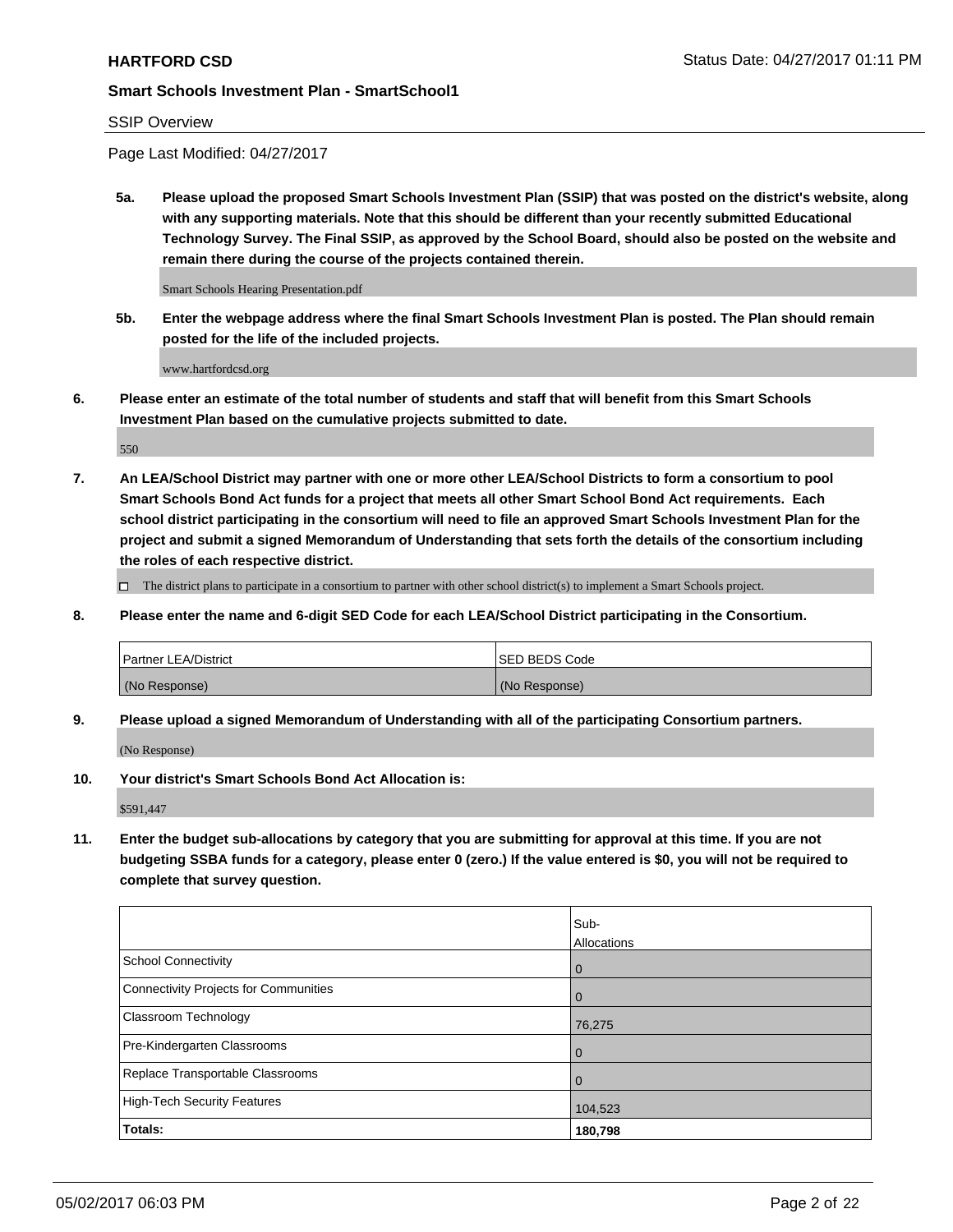### School Connectivity

Page Last Modified: 04/27/2017

### **Group 1**

- **1. In order for students and faculty to receive the maximum benefit from the technology made available under the Smart Schools Bond Act, their school buildings must possess sufficient connectivity infrastructure to ensure that devices can be used during the school day. Smart Schools Investment Plans must demonstrate that:**
	- **sufficient infrastructure that meets the Federal Communications Commission's 100 Mbps per 1,000 students standard currently exists in the buildings where new devices will be deployed, or**
	- **is a planned use of a portion of Smart Schools Bond Act funds, or**
	- **is under development through another funding source.**

**Smart Schools Bond Act funds used for technology infrastructure or classroom technology investments must increase the number of school buildings that meet or exceed the minimum speed standard of 100 Mbps per 1,000 students and staff within 12 months. This standard may be met on either a contracted 24/7 firm service or a "burstable" capability. If the standard is met under the burstable criteria, it must be:**

**1. Specifically codified in a service contract with a provider, and**

**2. Guaranteed to be available to all students and devices as needed, particularly during periods of high demand, such as computer-based testing (CBT) periods.**

**Please describe how your district already meets or is planning to meet this standard within 12 months of plan submission.**

(No Response)

- **1a. If a district believes that it will be impossible to meet this standard within 12 months, it may apply for a waiver of this requirement, as described on the Smart Schools website. The waiver must be filed and approved by SED prior to submitting this survey.**
	- By checking this box, you are certifying that the school district has an approved waiver of this requirement on file with the New York State Education Department.

#### **2. Connectivity Speed Calculator (Required)**

|                         | l Number of<br><b>Students</b> | Multiply by<br>100 Kbps | Divide by 1000   Current Speed<br>to Convert to<br>Required<br>l Speed in Mb | in Mb            | Expected<br>Speed to be<br>Attained Within Required<br>12 Months | <b>Expected Date</b><br>When<br>Speed Will be<br><b>Met</b> |
|-------------------------|--------------------------------|-------------------------|------------------------------------------------------------------------------|------------------|------------------------------------------------------------------|-------------------------------------------------------------|
| <b>Calculated Speed</b> | (No<br>Response)               | (No Response)           | (No<br>Response)                                                             | (No<br>Response) | (No<br>Response)                                                 | l (No<br>Response)                                          |

## **3. Describe how you intend to use Smart Schools Bond Act funds for high-speed broadband and/or wireless connectivity projects in school buildings.**

(No Response)

**4. Describe the linkage between the district's District Instructional Technology Plan and the proposed projects. (There should be a link between your response to this question and your response to Question 1 in Part E. Curriculum and Instruction "What are the district's plans to use digital connectivity and technology to improve teaching and learning?)**

(No Response)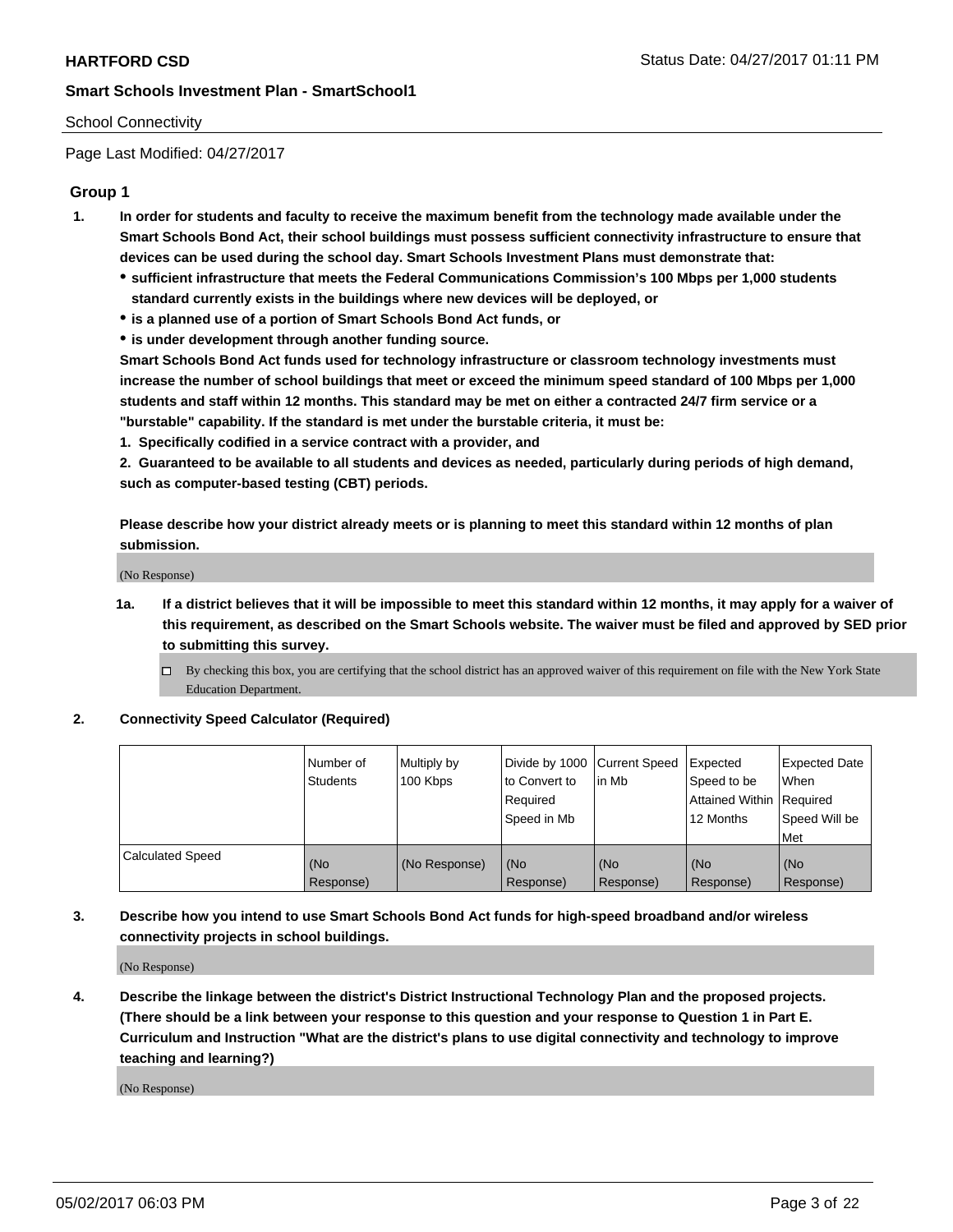#### School Connectivity

Page Last Modified: 04/27/2017

**5. If the district wishes to have students and staff access the Internet from wireless devices within the school building, or in close proximity to it, it must first ensure that it has a robust Wi-Fi network in place that has sufficient bandwidth to meet user demand.**

**Please describe how you have quantified this demand and how you plan to meet this demand.**

(No Response)

**6. As indicated on Page 5 of the guidance, the Office of Facilities Planning will have to conduct a preliminary review of all capital projects, including connectivity projects.**

**Please indicate on a separate row each project number given to you by the Office of Facilities Planning.**

| Project Number |  |
|----------------|--|
|                |  |
| (No Response)  |  |

**7. Certain high-tech security and connectivity infrastructure projects may be eligible for an expedited review process as determined by the Office of Facilities Planning.**

**Was your project deemed eligible for streamlined review?**

(No Response)

**8. Include the name and license number of the architect or engineer of record.**

| Name          | License Number |
|---------------|----------------|
| (No Response) | (No Response)  |

**9. If you are submitting an allocation for School Connectivity complete this table.**

**Note that the calculated Total at the bottom of the table must equal the Total allocation for this category that you entered in the SSIP Overview overall budget.** 

|                                            | Sub-          |
|--------------------------------------------|---------------|
|                                            | Allocation    |
| Network/Access Costs                       | (No Response) |
| Outside Plant Costs                        | (No Response) |
| School Internal Connections and Components | (No Response) |
| <b>Professional Services</b>               | (No Response) |
| Testing                                    | (No Response) |
| <b>Other Upfront Costs</b>                 | (No Response) |
| <b>Other Costs</b>                         | (No Response) |
| Totals:                                    | 0             |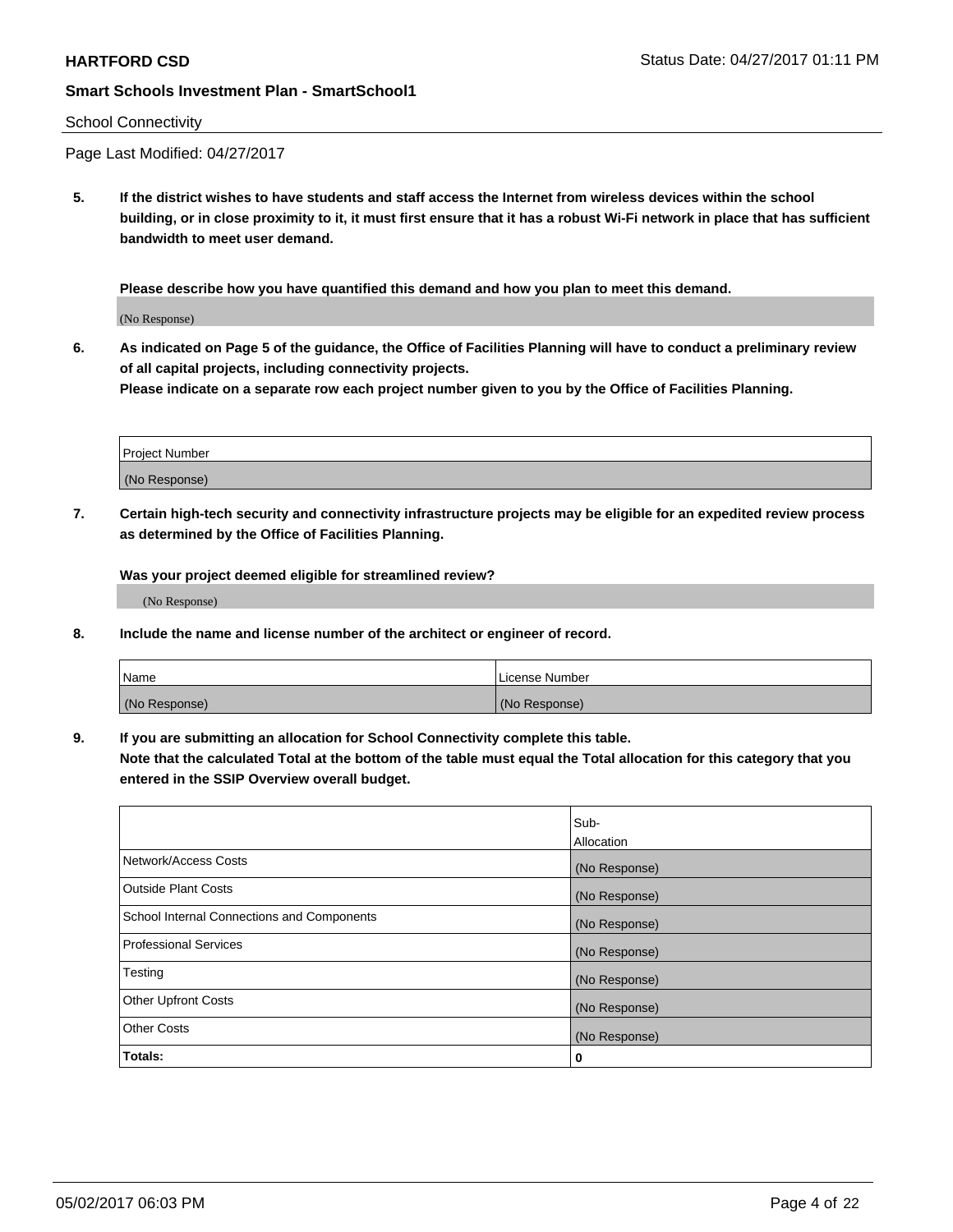### School Connectivity

Page Last Modified: 04/27/2017

**10. Please detail the type, quantity, per unit cost and total cost of the eligible items under each sub-category. This is especially important for any expenditures listed under the "Other" category. All expenditures must be eligible for tax-exempt financing to be reimbursed through the SSBA. Sufficient detail must be provided so that we can verify this is the case. If you have any questions, please contact us directly through smartschools@nysed.gov. NOTE: Wireless Access Points should be included in this category, not under Classroom Educational Technology, except those that will be loaned/purchased for nonpublic schools.**

| Select the allowable expenditure | Item to be purchased | Quantity      | Cost per Item | Total Cost    |
|----------------------------------|----------------------|---------------|---------------|---------------|
| type.                            |                      |               |               |               |
| Repeat to add another item under |                      |               |               |               |
| each type.                       |                      |               |               |               |
| (No Response)                    | (No Response)        | (No Response) | (No Response) | (No Response) |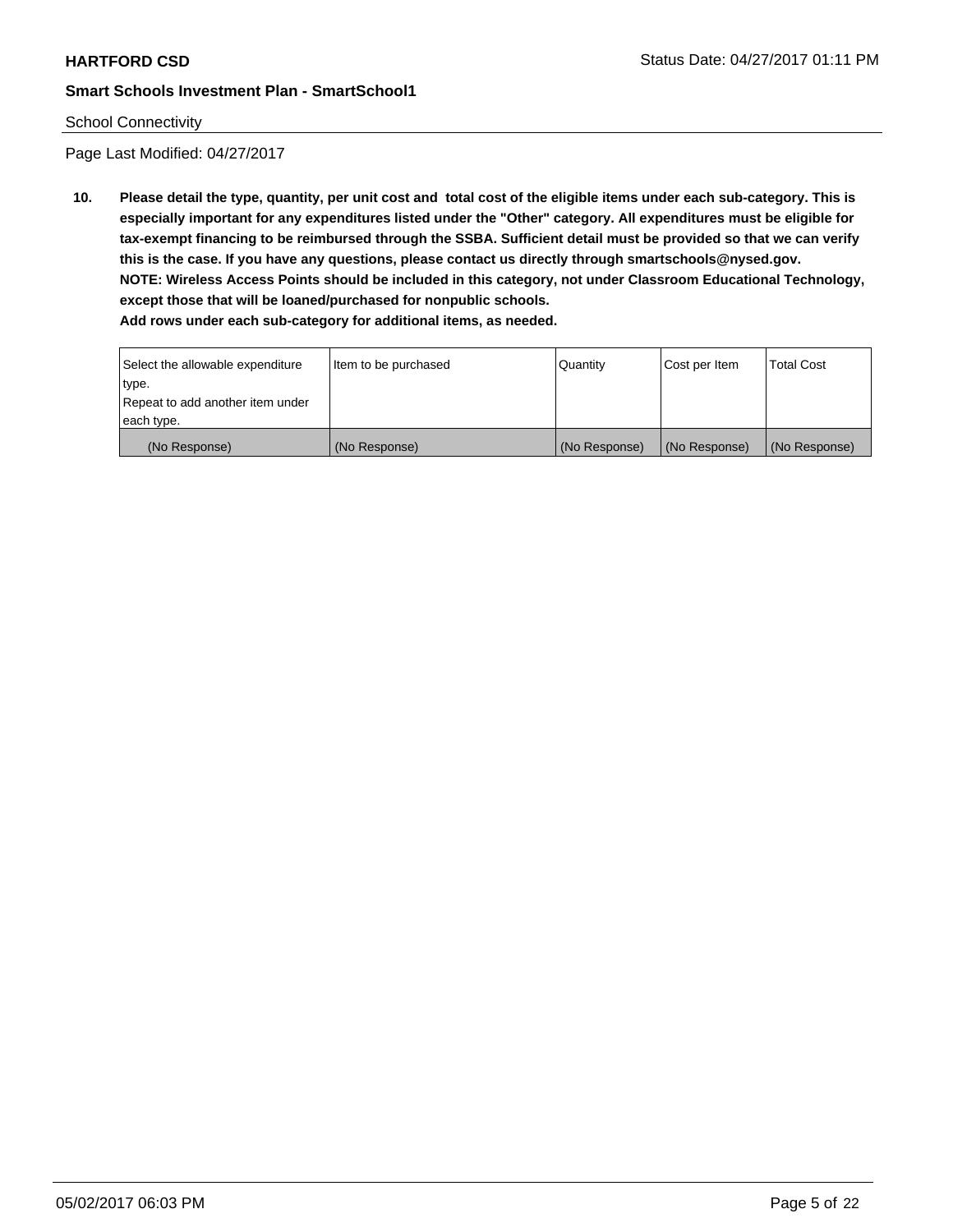Community Connectivity (Broadband and Wireless)

### **Group 1**

**1. Describe how you intend to use Smart Schools Bond Act funds for high-speed broadband and/or wireless connectivity projects in the community.**

(No Response)

**2. Please describe how the proposed project(s) will promote student achievement and increase student and/or staff access to the Internet in a manner that enhances student learning and/or instruction outside of the school day and/or school building.**

(No Response)

**3. Community connectivity projects must comply with all the necessary local building codes and regulations (building and related permits are not required prior to plan submission).**

 $\Box$  I certify that we will comply with all the necessary local building codes and regulations.

**4. Please describe the physical location of the proposed investment.**

(No Response)

**5. Please provide the initial list of partners participating in the Community Connectivity Broadband Project, along with their Federal Tax Identification (Employer Identification) number.**

| <b>Project Partners</b> | l Federal ID # |
|-------------------------|----------------|
| (No Response)           | (No Response)  |

**6. If you are submitting an allocation for Community Connectivity, complete this table. Note that the calculated Total at the bottom of the table must equal the Total allocation for this category that you entered in the SSIP Overview overall budget.**

|                                    | Sub-Allocation |
|------------------------------------|----------------|
| Network/Access Costs               | (No Response)  |
| Outside Plant Costs                | (No Response)  |
| <b>Tower Costs</b>                 | (No Response)  |
| <b>Customer Premises Equipment</b> | (No Response)  |
| Professional Services              | (No Response)  |
| Testing                            | (No Response)  |
| <b>Other Upfront Costs</b>         | (No Response)  |
| <b>Other Costs</b>                 | (No Response)  |
| Totals:                            | 0              |

**7. Please detail the type, quantity, per unit cost and total cost of the eligible items under each sub-category. This is especially important for any expenditures listed under the "Other" category. All expenditures must be capital-bond eligible to be reimbursed through the SSBA. If you have any questions, please contact us directly through smartschools@nysed.gov.**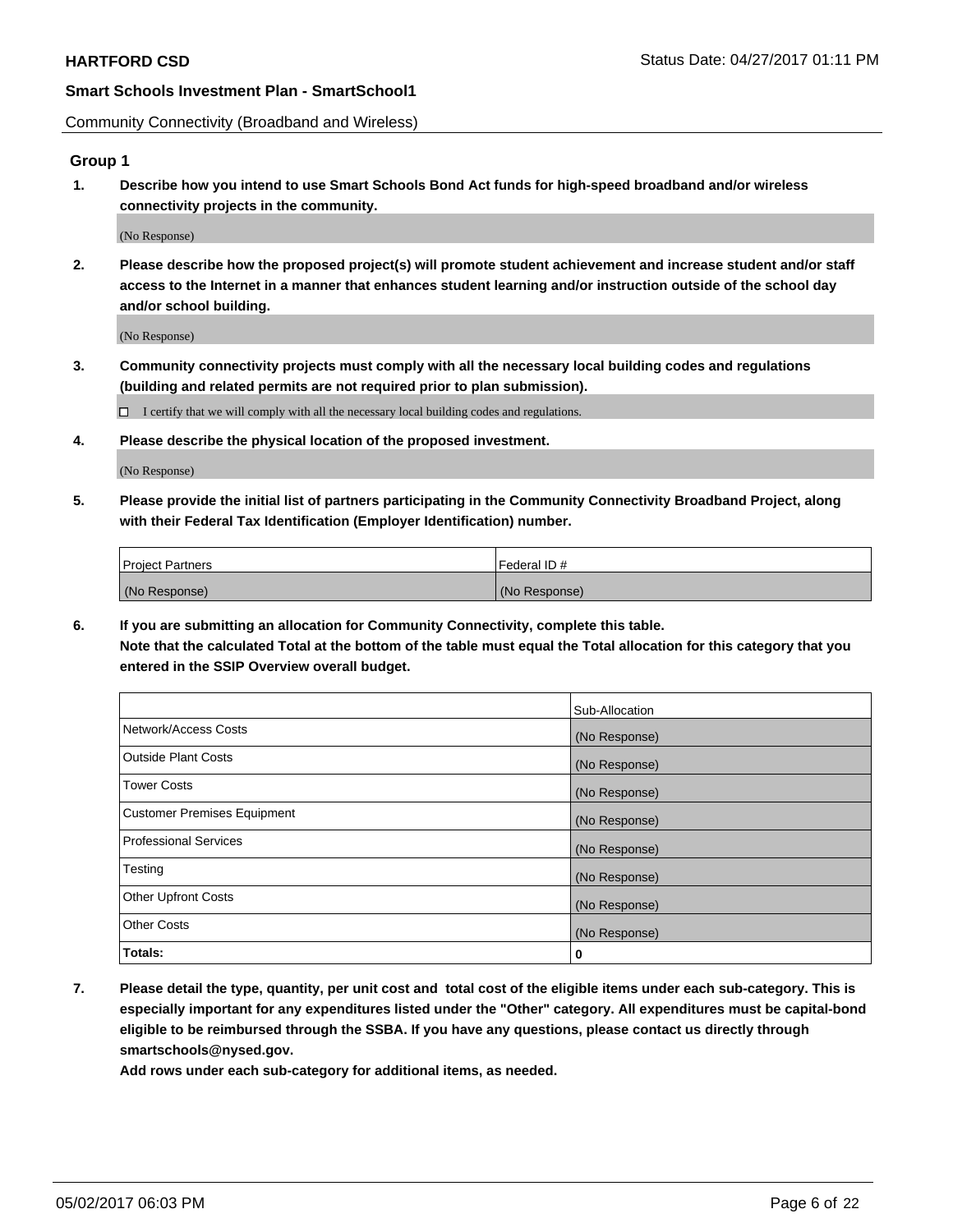Community Connectivity (Broadband and Wireless)

| Select the allowable expenditure | Item to be purchased | Quantity      | Cost per Item | Total Cost    |
|----------------------------------|----------------------|---------------|---------------|---------------|
| type.                            |                      |               |               |               |
| Repeat to add another item under |                      |               |               |               |
| each type.                       |                      |               |               |               |
| (No Response)                    | (No Response)        | (No Response) | (No Response) | (No Response) |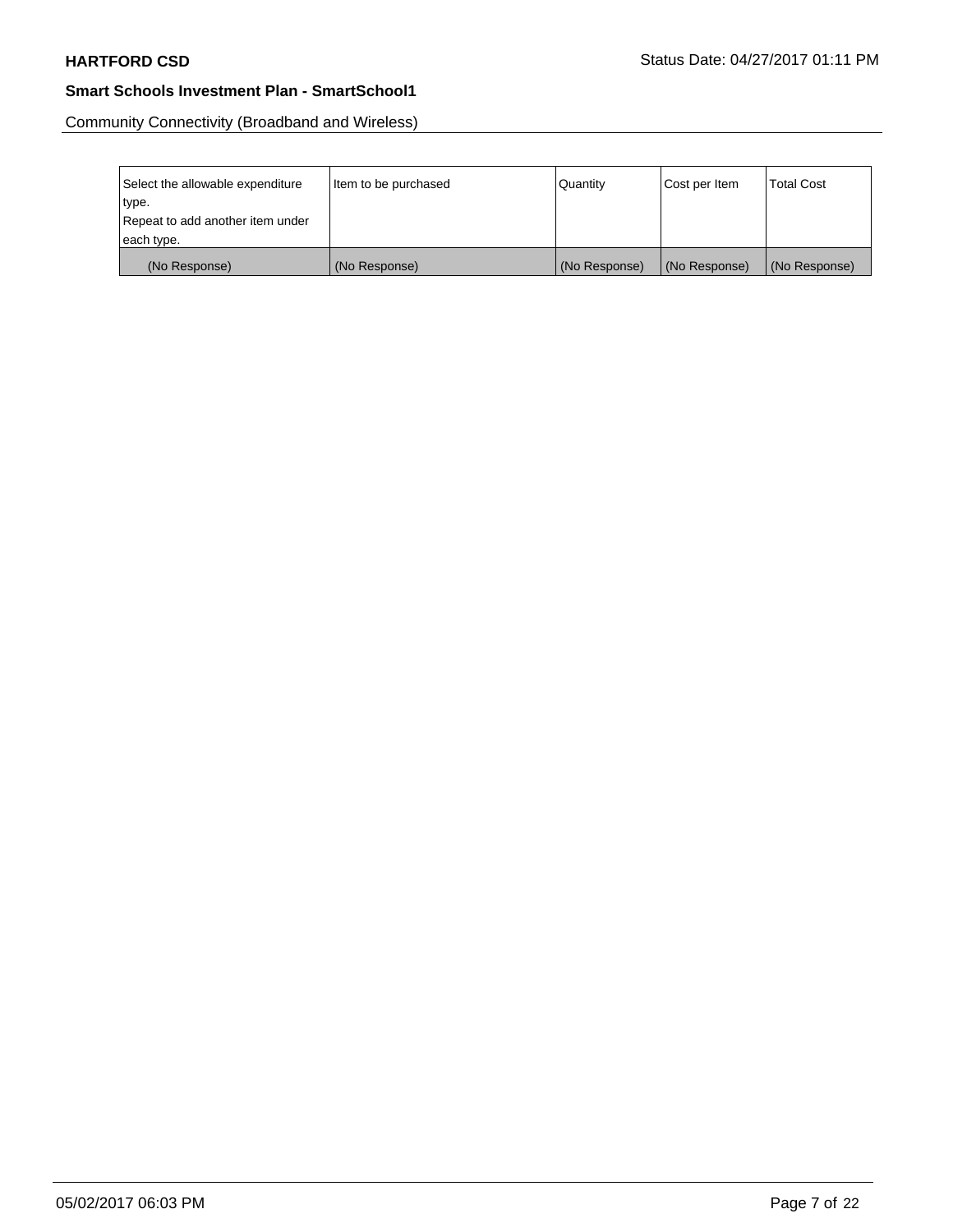### Classroom Learning Technology

Page Last Modified: 04/11/2017

### **Questions**

**1. In order for students and faculty to receive the maximum benefit from the technology made available under the Smart Schools Bond Act, their school buildings must possess sufficient connectivity infrastructure to ensure that devices can be used during the school day. Smart Schools Investment Plans must demonstrate that sufficient infrastructure that meets the Federal Communications Commission's 100 Mbps per 1,000 students standard currently exists in the buildings where new devices will be deployed, or is a planned use of a portion of Smart Schools Bond Act funds, or is under development through another funding source.**

**Smart Schools Bond Act funds used for technology infrastructure or classroom technology investments must increase the number of school buildings that meet or exceed the minimum speed standard of 100 Mbps per 1,000 students and staff within 12 months. This standard may be met on either a contracted 24/7 firm service or a "burstable" capability. If the standard is met under the burstable criteria, it must be:**

**1. Specifically codified in a service contract with a provider, and**

**2. Guaranteed to be available to all students and devices as needed, particularly during periods of high demand, such as computer-based testing (CBT) periods.**

**Please describe how your district already meets or is planning to meet this standard within 12 months of plan submission.**

The district currently meets the Federal Communications Commission minimum speed standard. The district has a distance learning lab and therefore meets the requirements through a "burstable" capability. In addition, in accordance with our Technology Plan, the district has the capacity of telecommunication lines coming into the district's network hub between 1 Gbps and 10 Gbps and has a total contracted Internet bandwidth access through NERIC ranging from 10 Mbps and 50 Mbps. The district's guaranteed burstable bandwidth through distance learning capabilities is 1Gb.

- **1a. If a district believes that it will be impossible to meet this standard within 12 months, it may apply for a waiver of this requirement, as described on the Smart Schools website. The waiver must be filed and approved by SED prior to submitting this survey.**
	- $\Box$  By checking this box, you are certifying that the school district has an approved waiver of this requirement on file with the New York State Education Department.

#### **2. Connectivity Speed Calculator (Required)**

|                         | INumber of<br><b>Students</b> | Multiply by<br>100 Kbps | to Convert to<br>Required<br>Speed in Mb | Divide by 1000 Current Speed<br>lin Mb | <b>Expected</b><br>Speed to be<br><b>Attained Within Required</b><br>12 Months | <b>Expected Date</b><br>When<br>Speed Will be<br><b>Met</b> |
|-------------------------|-------------------------------|-------------------------|------------------------------------------|----------------------------------------|--------------------------------------------------------------------------------|-------------------------------------------------------------|
| <b>Calculated Speed</b> | 464                           | 46.400                  | 46.4                                     | 1000                                   | (No<br>Response)                                                               | (No<br>Response)                                            |

**3. If the district wishes to have students and staff access the Internet from wireless devices within the school building, or in close proximity to it, it must first ensure that it has a robust Wi-Fi network in place that has sufficient bandwidth to meet user demand.**

**Please describe how you have quantified this demand and how you plan to meet this demand.**

As part of the district's work to create our SSBA plan, we engaged the services of the WSWHE BOCES Technology Department to conduct an audit of our current services and technological capacity. Within this scope of the audit, we reviewed our existing wifi capabilities and have installed wifi devices throughout the district to ensure 100% connectivity.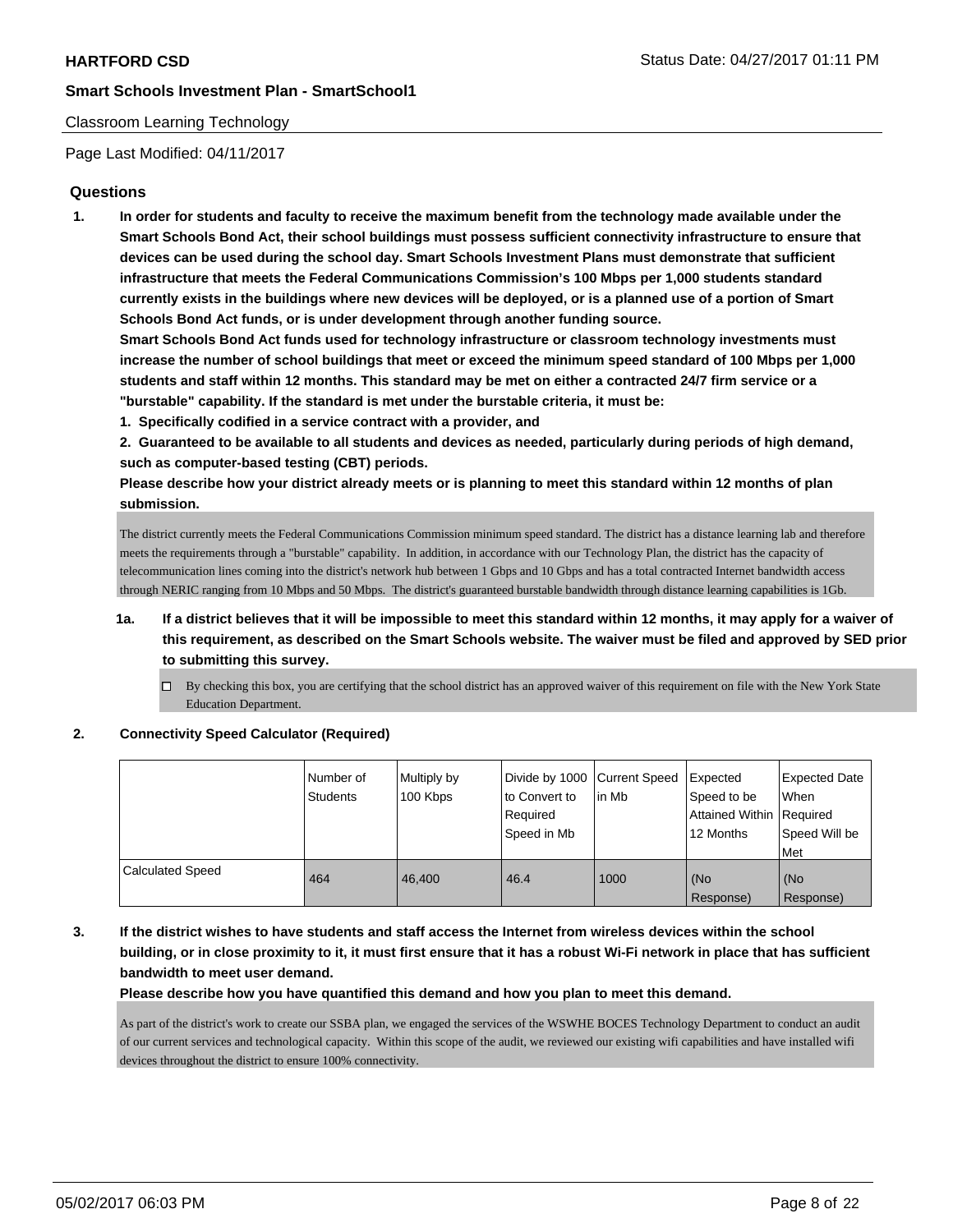### Classroom Learning Technology

Page Last Modified: 04/11/2017

**4. All New York State public school districts are required to complete and submit an Instructional Technology Plan survey to the New York State Education Department in compliance with Section 753 of the Education Law and per Part 100.12 of the Commissioner's Regulations.**

**Districts that include educational technology purchases as part of their Smart Schools Investment Plan must have a submitted and approved Instructional Technology Plan survey on file with the New York State Education Department.**

- By checking this box, you are certifying that the school district has an approved Instructional Technology Plan survey on file with the New York State Education Department.
- **5. Describe the devices you intend to purchase and their compatibility with existing or planned platforms or systems. Specifically address the adequacy of each facility's electrical, HVAC and other infrastructure necessary to install and support the operation of the planned technology.**

The district is planning to replace our existing, and expiring, SMARTBoards with epson 585wi interactive projectors, which are capatible with our existing network infrastructure. We have worked with the Learning Technology Office within the WSWHE BOCES to select the projector and have used the services of the architectural firm CSArch and Brownnell Electrical to map the revised electric wiring needed to complete the project. BOCES technicians will install the devices.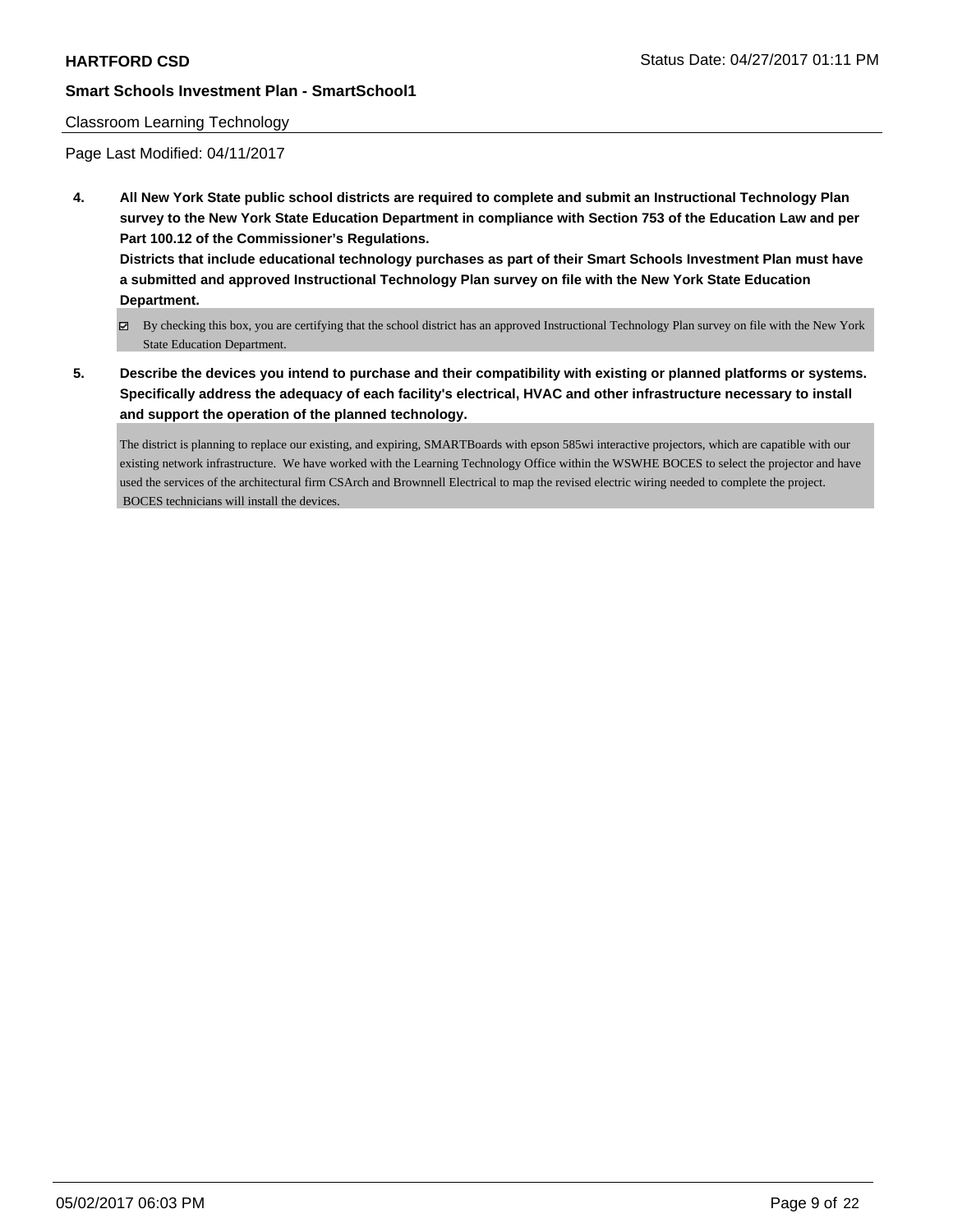#### Classroom Learning Technology

Page Last Modified: 04/11/2017

- **6. Describe how the proposed technology purchases will:**
	- **> enhance differentiated instruction;**
	- **> expand student learning inside and outside the classroom;**
	- **> benefit students with disabilities and English language learners; and**
	- **> contribute to the reduction of other learning gaps that have been identified within the district.**

**The expectation is that districts will place a priority on addressing the needs of students who struggle to succeed in a rigorous curriculum. Responses in this section should specifically address this concern and align with the district's Instructional Technology Plan (in particular Question 2 of E. Curriculum and Instruction: "Does the district's instructional technology plan address the needs of students with disabilities to ensure equitable access to instruction, materials and assessments?" and Question 3 of the same section: "Does the district's instructional technology plan address the provision of assistive technology specifically for students with disabilities to ensure access to and participation in the general curriculum?"**

The district believes that technology should be used to lead the way in which teaching and learning is improved within the district. The use of instructional technology changes the structure of the classroom as we move from the traditional lecture style of teaaching to a more interactive approach. Through the use of technology, the teacher becomes more of a facilitator who helps guide the students. As such, the district is proposing to replace the aging "Smart Board" technology with interactive projectors. This instructional learning technology will allow the district to maintain, and further develop, an environment that is conductive to teacher exploration and the use the computer technology for the purpose of supporting student learning and completing I.E.P.s for students. The mission is to assist with providing every student with the opportunity to utilize hardware, software, and network resources to support and enhance learning in the least restrictive environment. The district has worked with our CSE Office to review classroom technology equipment and to determine which innovations will allow for the effective use of technology specific to each student. Through these conversations, the district is committed to ensuring that those students with disabilities will have equal access to the purchased learning devices. To that end, and in accordance with the district's core beliefs for educational technology, we believe that the use of technology allows for greater engagement and increased learning, technology supports differentiated instruction and learning, and active participation and contributions to the learning process, project based learning and inquiry all increase through technology. The interactive projectors will allow for greater differentiated instruction those the use of multiple means of instruction. The projectors allow for the teacher to cater to the students' specific learning style. Our faculty will be able to incorporate lessons that include tactile, auditory, and/or visual learning within the same lesson plan. In addition, the projectors will be able to allow our students access to resources and toools that they would not normally have the ability to access. Students will ahve the ability to record, and playback, presentations, access PDF notes, etc.

At the present time, the district does not have any E.L.L. students. However, if an E.L.L. student enrolls or is identified in the district, the district will ensure that those students will have equitable access to all purchased learning devices.

As the district contiues the transition to the Common Core Learning Standards, we believe these devices will allow our teachers greater flexibility in their ability to provide differentiated instruction (as stated above) and therefore be able to address individual deficiencies or gaps. The installation of the interactive projectors will allow for our students to further meet these core beliefs and provide the technology necessary to move toward these beliefs.

**7. Where appropriate, describe how the proposed technology purchases will enhance ongoing communication with parents and other stakeholders and help the district facilitate technology-based regional partnerships, including distance learning and other efforts.**

Not applicable.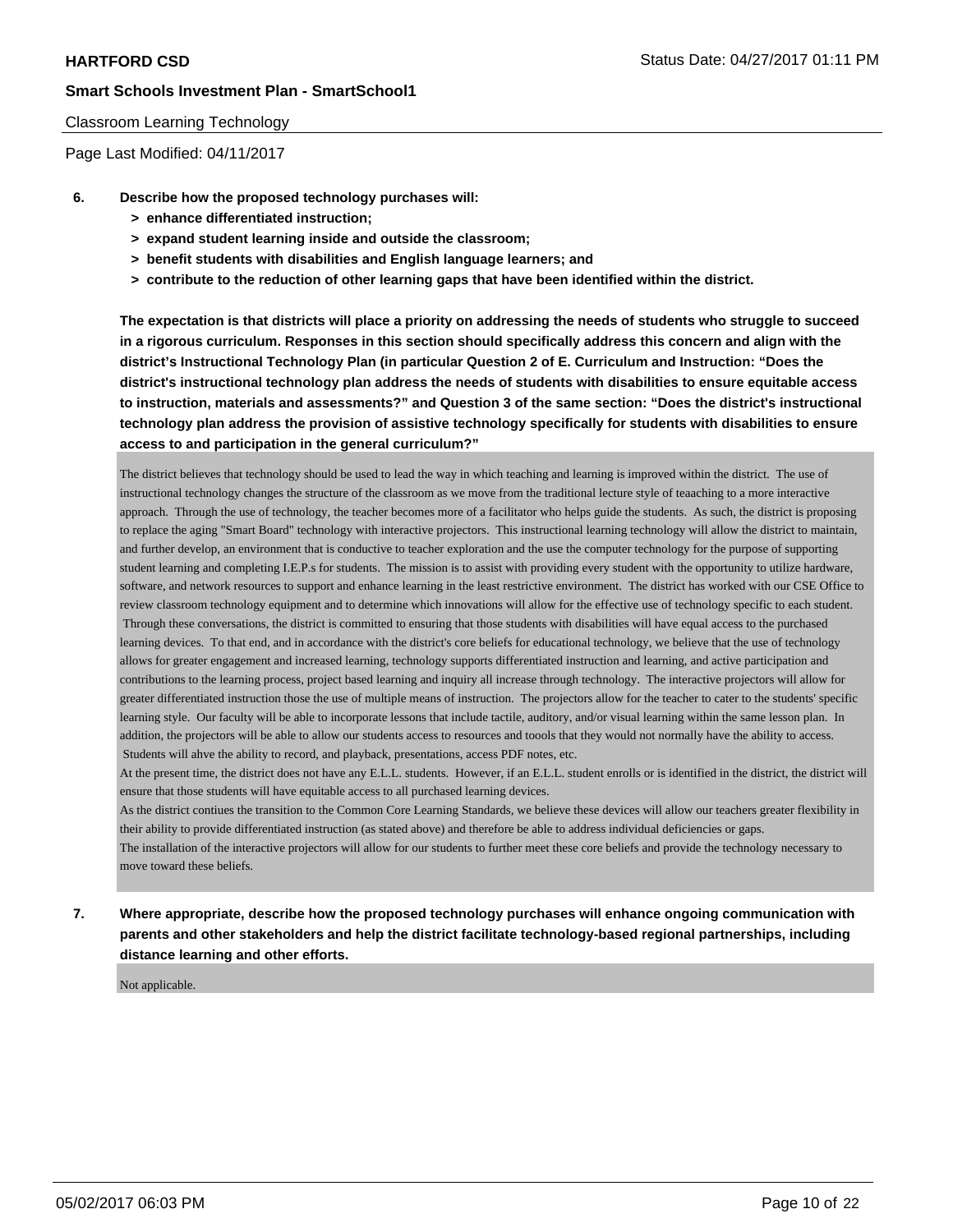#### Classroom Learning Technology

Page Last Modified: 04/11/2017

**8. Describe the district's plan to provide professional development to ensure that administrators, teachers and staff can employ the technology purchased to enhance instruction successfully.**

**Note: This response should be aligned and expanded upon in accordance with your district's response to Question 1 of F. Professional Development of your Instructional Technology Plan: "Please provide a summary of professional development offered to teachers and staff, for the time period covered by this plan, to support technology to enhance teaching and learning. Please include topics, audience and method of delivery within your summary."**

Once the plan is approved and the technology is purchases, the district will be working with the WSWHE BOCES on developing high-quality professional development opportunities to ensure that our faculty and staff are trained in the interactive projectors. Potential professional development topics could include: developing interactive lessons, basic instruction on the interactive projector, cross-curricular lesson planning through interactive projectors, the use of the Google platform and interactive projectors, and differentiated instruction through interactive projectors.

- **9. Districts must contact the SUNY/CUNY teacher preparation program that supplies the largest number of the district's new teachers to request advice on innovative uses and best practices at the intersection of pedagogy and educational technology.**
	- By checking this box, you certify that you have contacted the SUNY/CUNY teacher preparation program that supplies the largest number of your new teachers to request advice on these issues.
	- **9a. Please enter the name of the SUNY or CUNY Institution that you contacted.**

SUNY Plattsburgh

**9b. Enter the primary Institution phone number.**

(518) 792-5425

**9c. Enter the name of the contact person with whom you consulted and/or will be collaborating with on innovative uses of technology and best practices.**

Steve Danna

**10. A district whose Smart Schools Investment Plan proposes the purchase of technology devices and other hardware must account for nonpublic schools in the district.**

**Are there nonpublic schools within your school district?**

Yes  $\boxtimes$  No

**11. Nonpublic Classroom Technology Loan Calculator**

**The Smart Schools Bond Act provides that any Classroom Learning Technology purchases made using Smart Schools funds shall be lent, upon request, to nonpublic schools in the district. However, no school district shall be required to loan technology in amounts greater than the total obtained and spent on technology pursuant to the Smart Schools Bond Act and the value of such loan may not exceed the total of \$250 multiplied by the nonpublic school enrollment in the base year at the time of enactment.**

**See:**

**http://www.p12.nysed.gov/mgtserv/smart\_schools/docs/Smart\_Schools\_Bond\_Act\_Guidance\_04.27.15\_Final.pdf.**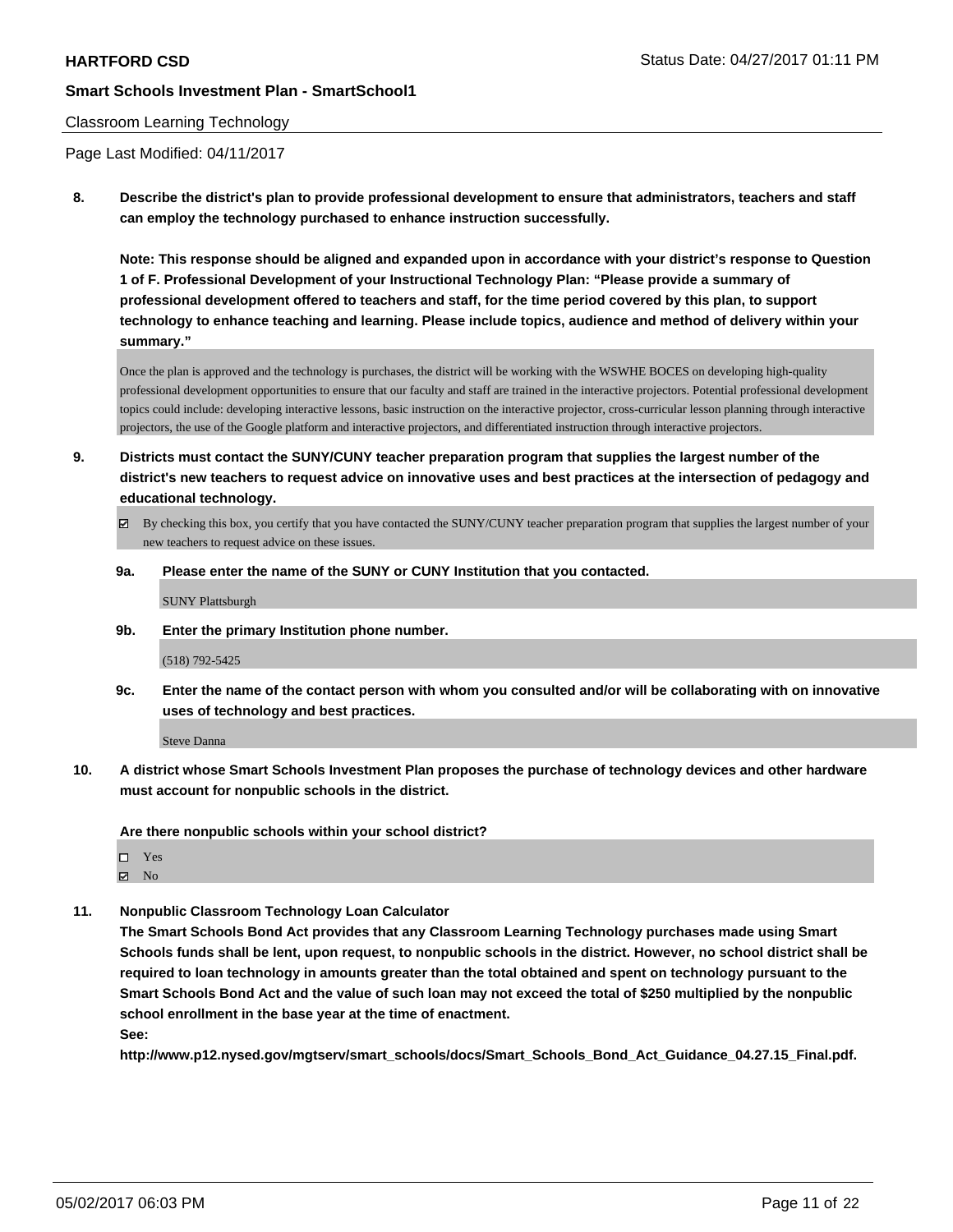### Classroom Learning Technology

Page Last Modified: 04/11/2017

|                                     | 1. Classroom<br>Technology<br>Sub-allocation | l 2. Public<br>Enrollment<br>(2014-15)     | 3. Nonpublic<br>Enrollment<br>$(2014-15)$ | l 4. Sum of<br>Public and<br>l Nonpublic<br>l Enrollment | 15. Total Per<br>Pupil Sub-<br>allocation | 6. Total<br>Nonpublic Loan<br>Amount |
|-------------------------------------|----------------------------------------------|--------------------------------------------|-------------------------------------------|----------------------------------------------------------|-------------------------------------------|--------------------------------------|
| Calculated Nonpublic Loan<br>Amount |                                              | (No Response) $ (No$ Response) $ 0\rangle$ |                                           | (No Response)                                            | (No Response) $\vert 0 \rangle$           |                                      |

**12. To ensure the sustainability of technology purchases made with Smart Schools funds, districts must demonstrate a long-term plan to maintain and replace technology purchases supported by Smart Schools Bond Act funds. This sustainability plan shall demonstrate a district's capacity to support recurring costs of use that are ineligible for Smart Schools Bond Act funding such as device maintenance, technical support, Internet and wireless fees, maintenance of hotspots, staff professional development, building maintenance and the replacement of incidental items. Further, such a sustainability plan shall include a long-term plan for the replacement of purchased devices and equipment at the end of their useful life with other funding sources.**

By checking this box, you certify that the district has a sustainability plan as described above.

**13. Districts must ensure that devices purchased with Smart Schools Bond funds will be distributed, prepared for use, maintained and supported appropriately. Districts must maintain detailed device inventories in accordance with generally accepted accounting principles.**

 $\boxtimes$  By checking this box, you certify that the district has a distribution and inventory management plan and system in place.

**14. If you are submitting an allocation for Classroom Learning Technology complete this table. Note that the calculated Total at the bottom of the table must equal the Total allocation for this category that you entered in the SSIP Overview overall budget.**

|                         | Sub-Allocation |
|-------------------------|----------------|
| Interactive Whiteboards | $\overline{0}$ |
| Computer Servers        | $\overline{0}$ |
| Desktop Computers       | $\overline{0}$ |
| Laptop Computers        | $\Omega$       |
| <b>Tablet Computers</b> | $\Omega$       |
| <b>Other Costs</b>      | 76,275         |
| Totals:                 | 76,275         |

**15. Please detail the type, quantity, per unit cost and total cost of the eligible items under each sub-category. This is especially important for any expenditures listed under the "Other" category. All expenditures must be capital-bond eligible to be reimbursed through the SSBA. If you have any questions, please contact us directly through smartschools@nysed.gov.**

**Please specify in the "Item to be Purchased" field which specific expenditures and items are planned to meet the district's nonpublic loan requirement, if applicable.**

**NOTE: Wireless Access Points that will be loaned/purchased for nonpublic schools should ONLY be included in this category, not under School Connectivity, where public school districts would list them.**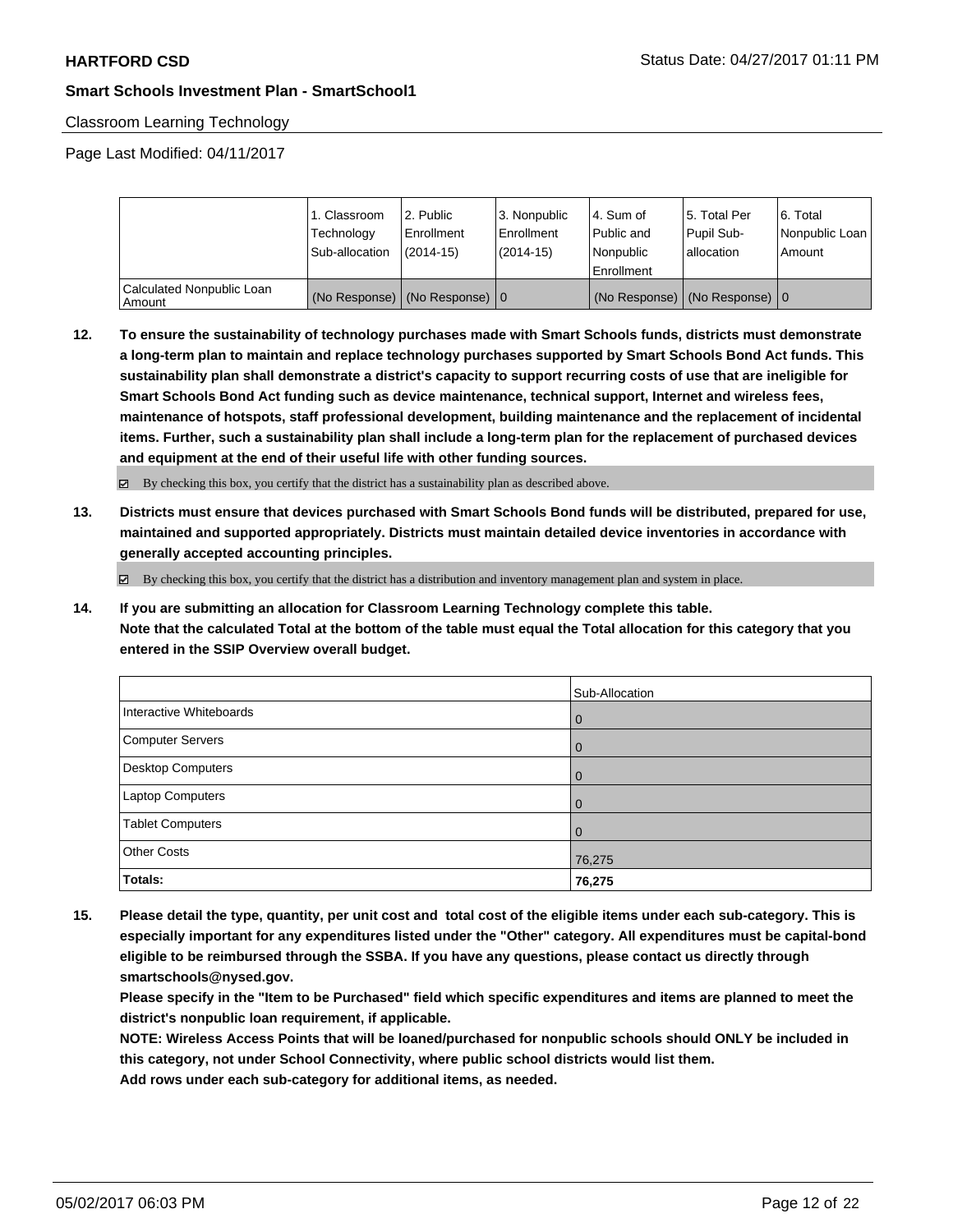# Classroom Learning Technology

Page Last Modified: 04/11/2017

| Select the allowable expenditure | Iltem to be Purchased            | Quantity | Cost per Item | <b>Total Cost</b> |
|----------------------------------|----------------------------------|----------|---------------|-------------------|
| type.                            |                                  |          |               |                   |
| Repeat to add another item under |                                  |          |               |                   |
| each type.                       |                                  |          |               |                   |
| <b>Other Costs</b>               | epson585wi interactive projector | 45       | 1.695         | 76.275            |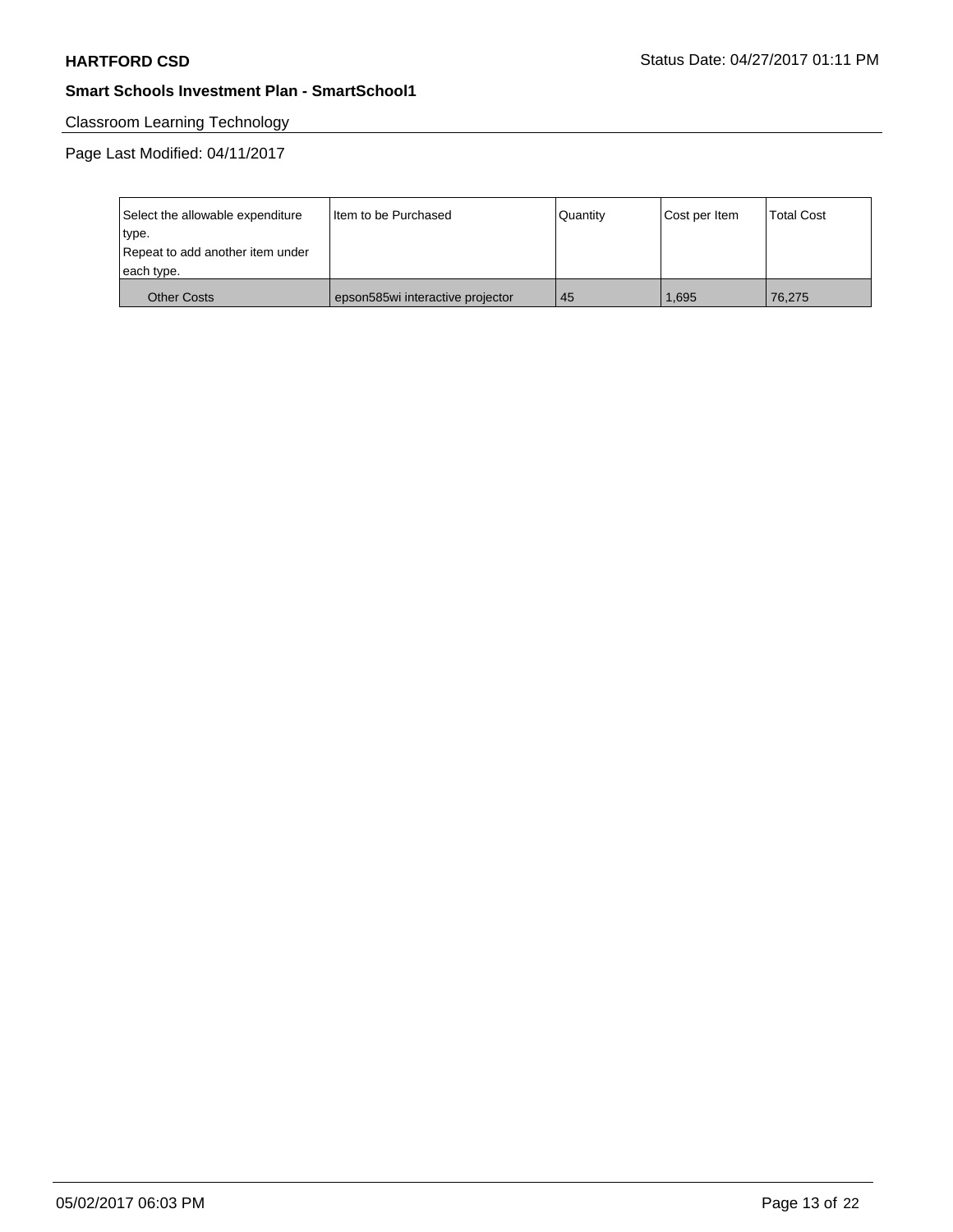#### Pre-Kindergarten Classrooms

### **Group 1**

**1. Provide information regarding how and where the district is currently serving pre-kindergarten students and justify the need for additional space with enrollment projections over 3 years.**

(No Response)

- **2. Describe the district's plan to construct, enhance or modernize education facilities to accommodate prekindergarten programs. Such plans must include:**
	- **Specific descriptions of what the district intends to do to each space;**
	- **An affirmation that pre-kindergarten classrooms will contain a minimum of 900 square feet per classroom;**
	- **The number of classrooms involved;**
	- **The approximate construction costs per classroom; and**

**- Confirmation that the space is district-owned or has a long-term lease that exceeds the probable useful life of the improvements.**

(No Response)

**3. Smart Schools Bond Act funds may only be used for capital construction costs. Describe the type and amount of additional funds that will be required to support ineligible ongoing costs (e.g. instruction, supplies) associated with any additional pre-kindergarten classrooms that the district plans to add.**

(No Response)

**4. All plans and specifications for the erection, repair, enlargement or remodeling of school buildings in any public school district in the State must be reviewed and approved by the Commissioner. Districts that plan capital projects using their Smart Schools Bond Act funds will undergo a Preliminary Review Process by the Office of Facilities Planning.**

**Please indicate on a separate row each project number given to you by the Office of Facilities Planning.**

| Project Number |  |
|----------------|--|
| (No Response)  |  |

**5. If you have made an allocation for Pre-Kindergarten Classrooms, complete this table.**

**Note that the calculated Total at the bottom of the table must equal the Total allocation for this category that you entered in the SSIP Overview overall budget.**

|                                          | Sub-Allocation |
|------------------------------------------|----------------|
| Construct Pre-K Classrooms               | (No Response)  |
| Enhance/Modernize Educational Facilities | (No Response)  |
| Other Costs                              | (No Response)  |
| Totals:                                  | 0              |

**6. Please detail the type, quantity, per unit cost and total cost of the eligible items under each sub-category. This is especially important for any expenditures listed under the "Other" category. All expenditures must be capital-bond eligible to be reimbursed through the SSBA. If you have any questions, please contact us directly through smartschools@nysed.gov.**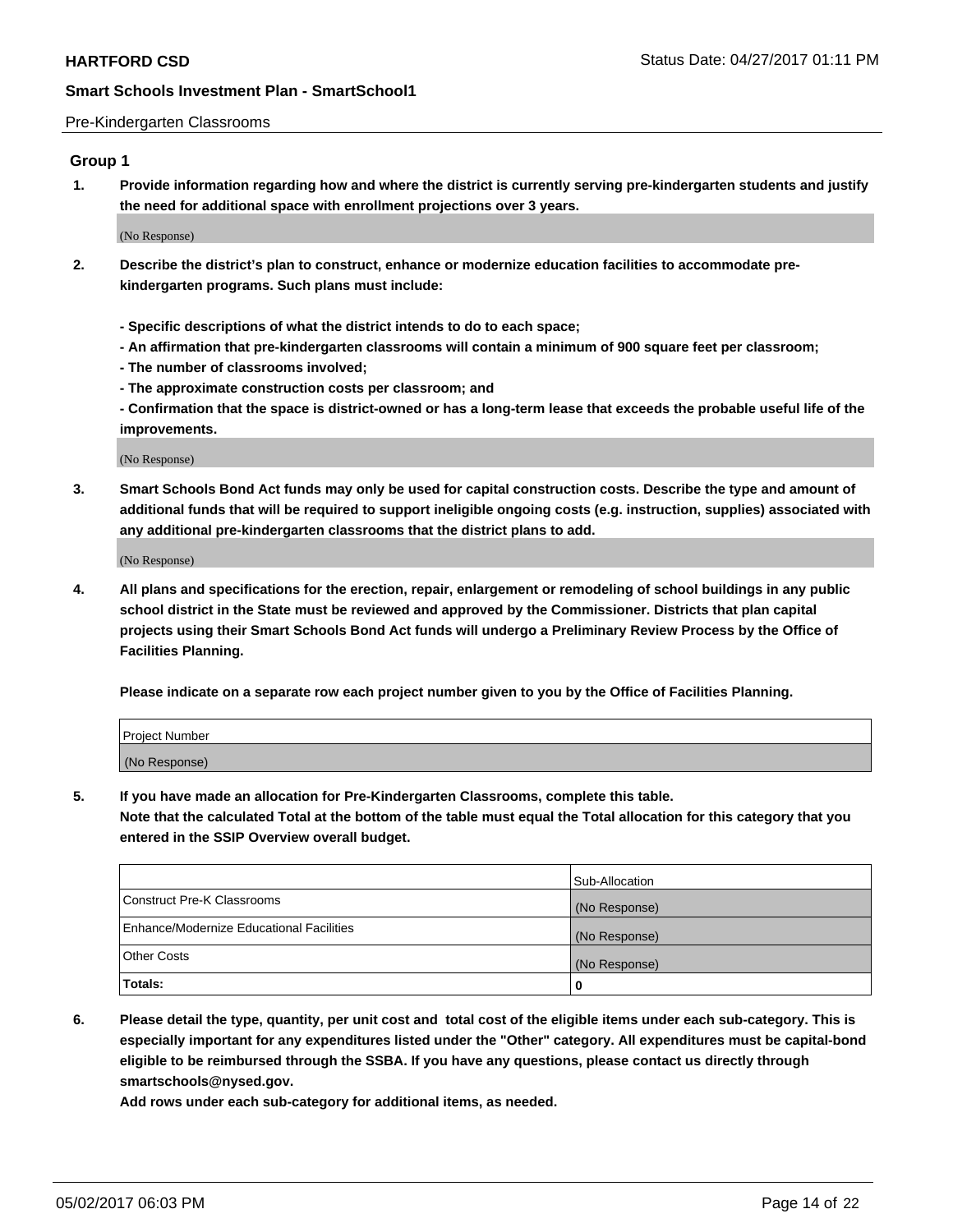Pre-Kindergarten Classrooms

| Select the allowable expenditure<br>type.      | Item to be purchased | Quantity      | Cost per Item | Total Cost    |
|------------------------------------------------|----------------------|---------------|---------------|---------------|
| Repeat to add another item under<br>each type. |                      |               |               |               |
| (No Response)                                  | (No Response)        | (No Response) | (No Response) | (No Response) |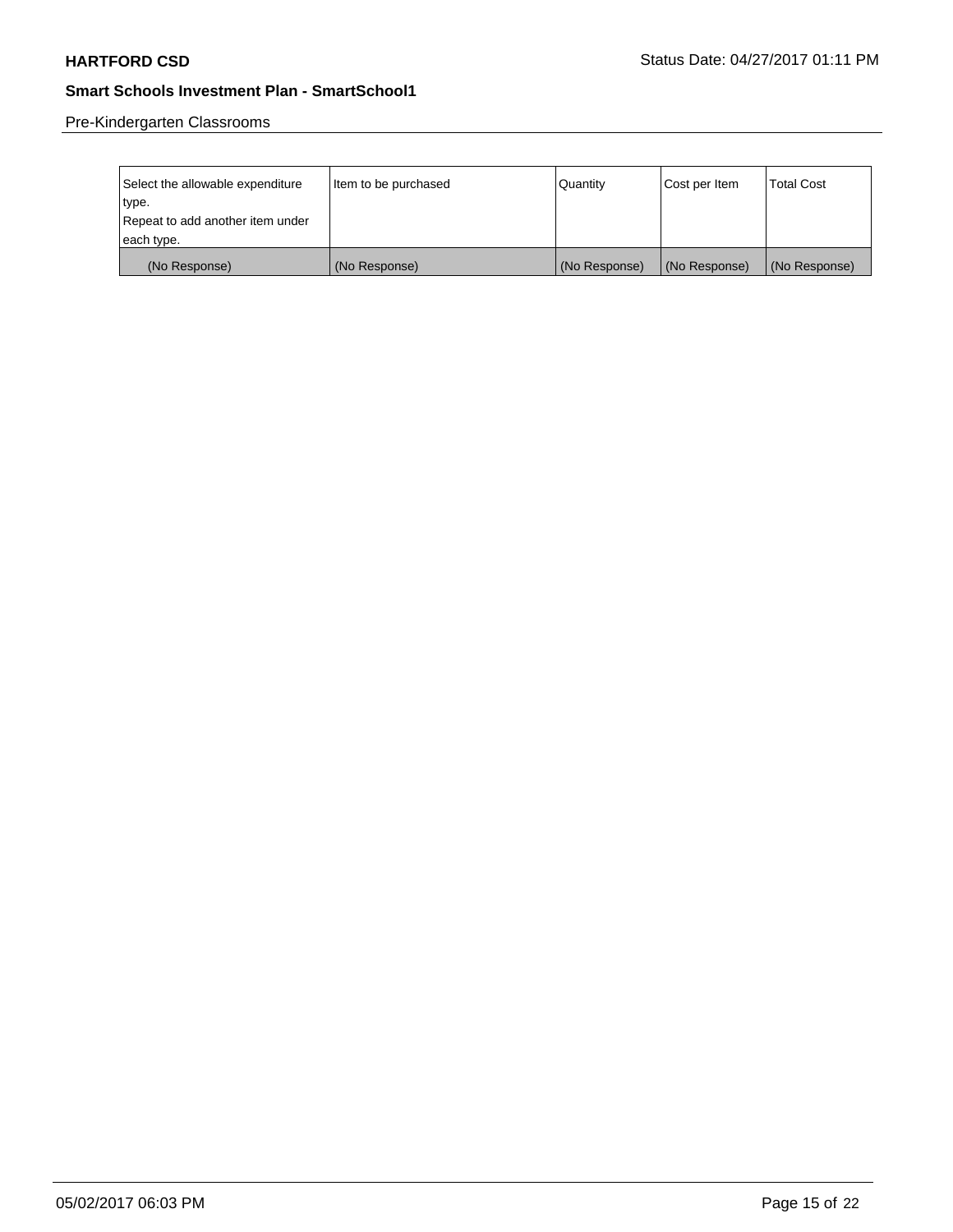Replace Transportable Classrooms

### **Group 1**

**1. Describe the district's plan to construct, enhance or modernize education facilities to provide high-quality instructional space by replacing transportable classrooms.**

(No Response)

**2. All plans and specifications for the erection, repair, enlargement or remodeling of school buildings in any public school district in the State must be reviewed and approved by the Commissioner. Districts that plan capital projects using their Smart Schools Bond Act funds will undergo a Preliminary Review Process by the Office of Facilities Planning.**

**Please indicate on a separate row each project number given to you by the Office of Facilities Planning.**

| Project Number |  |
|----------------|--|
| (No Response)  |  |

**3. For large projects that seek to blend Smart Schools Bond Act dollars with other funds, please note that Smart Schools Bond Act funds can be allocated on a pro rata basis depending on the number of new classrooms built that directly replace transportable classroom units.**

**If a district seeks to blend Smart Schools Bond Act dollars with other funds describe below what other funds are being used and what portion of the money will be Smart Schools Bond Act funds.**

(No Response)

**4. If you have made an allocation for Replace Transportable Classrooms, complete this table. Note that the calculated Total at the bottom of the table must equal the Total allocation for this category that you entered in the SSIP Overview overall budget.**

|                                                | Sub-Allocation |
|------------------------------------------------|----------------|
| Construct New Instructional Space              | (No Response)  |
| Enhance/Modernize Existing Instructional Space | (No Response)  |
| Other Costs                                    | (No Response)  |
| Totals:                                        | 0              |

**5. Please detail the type, quantity, per unit cost and total cost of the eligible items under each sub-category. This is especially important for any expenditures listed under the "Other" category. All expenditures must be capital-bond eligible to be reimbursed through the SSBA. If you have any questions, please contact us directly through smartschools@nysed.gov.**

| Select the allowable expenditure | lltem to be purchased | Quantity      | Cost per Item | <b>Total Cost</b> |
|----------------------------------|-----------------------|---------------|---------------|-------------------|
| type.                            |                       |               |               |                   |
| Repeat to add another item under |                       |               |               |                   |
| each type.                       |                       |               |               |                   |
| (No Response)                    | (No Response)         | (No Response) | (No Response) | (No Response)     |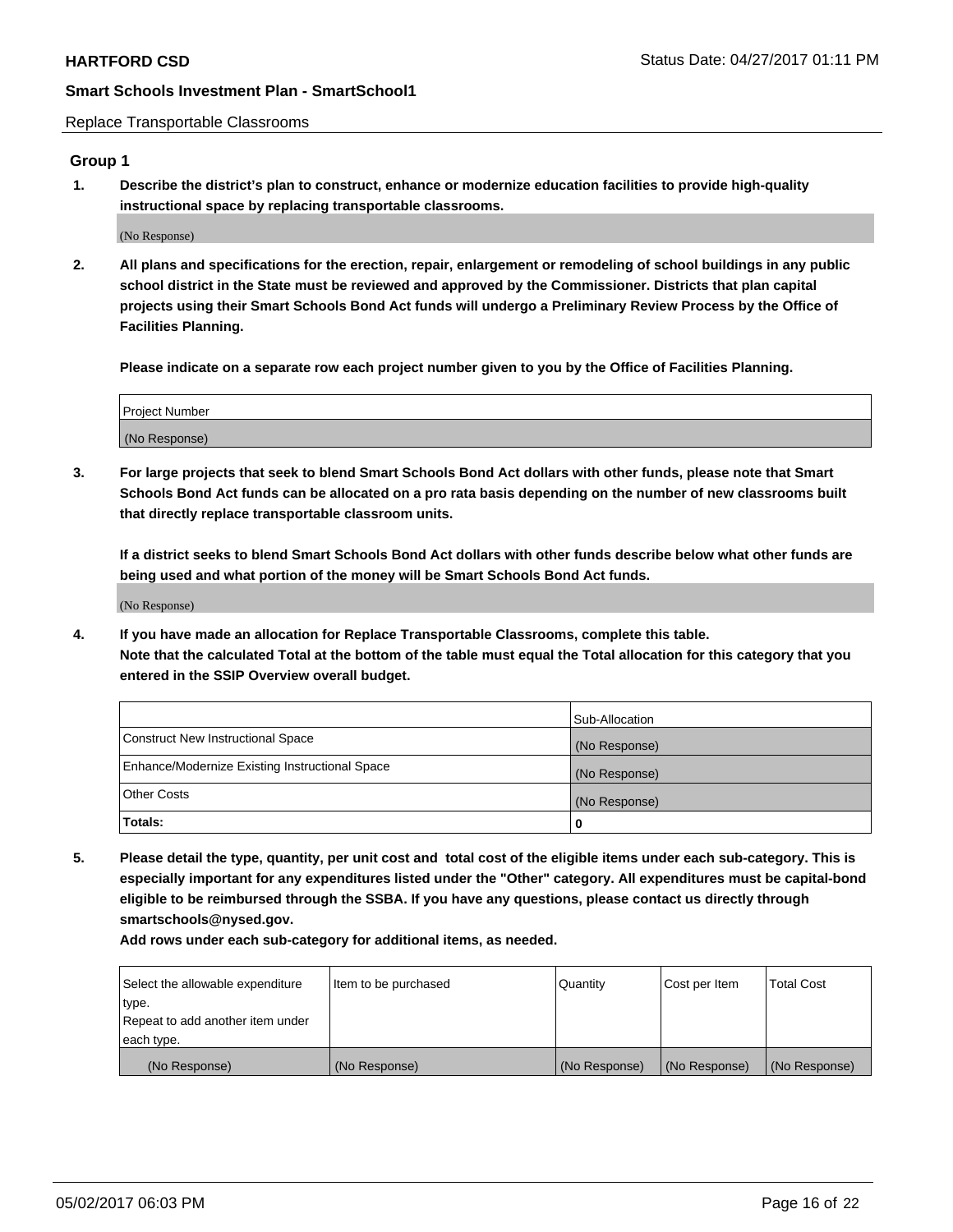#### High-Tech Security Features

Page Last Modified: 04/27/2017

### **Group 1**

**1. Describe how you intend to use Smart Schools Bond Act funds to install high-tech security features in school buildings and on school campuses.**

The Hartford Central School District is proposing to spend \$103,000 to upgrade, replace, and add I.P. digital security cameras in the district. The security cameras currently installed are analog cameras in which the picture is blurry and specific individuals are difficulty to identify. The I.P. cameras will allow for an enhanced picture quality. We will be adding cameras to the district to cover current "dark area" and upgrade our security software. Included within these costs are the purchase of a DVR Server to maintain and host the software package. In addition, there are costs associated with each camera's licensing fees.

The district is also seeking to purchase a 4-call entry system for our "Technology Building." This building is an adjacent building to the campus that hosts our LOTE, Home and Careers, and Agricultural Science classes. Currently, the exterior doors for this building are locked and the faculty members do not have safe and efficient manner of allowing students to enter the building during the instructional period. This system (*similiar to a apartment building call system*) will allow the faculty members to grant or deny access to the building from their classroom.

The district is also seeking to install a video entry system for our offices. Located in the office vestible will be a telephone that the guest will use to call the offices, which will then grant or deny access into the building. If one of the offices is empty (i.e. during the summer), the will roll over to the other office in order to provide the visitor with assistance.

**2. All plans and specifications for the erection, repair, enlargement or remodeling of school buildings in any public school district in the State must be reviewed and approved by the Commissioner. Districts that plan capital projects using their Smart Schools Bond Act funds will undergo a Preliminary Review Process by the Office of Facilities Planning.** 

**Please indicate on a separate row each project number given to you by the Office of Facilities Planning.**

| l Proiect Number      |  |
|-----------------------|--|
| 64-10-01-04-0-001-015 |  |

- **3. Was your project deemed eligible for streamlined Review?**
	- □ Yes  $\boxtimes$  No
- **4. Include the name and license number of the architect or engineer of record.**

| Name                | License Number |
|---------------------|----------------|
| <b>Edward Anker</b> | 31671          |

**5. If you have made an allocation for High-Tech Security Features, complete this table.**

**Note that the calculated Total at the bottom of the table must equal the Total allocation for this category that you entered in the SSIP Overview overall budget.**

|                                                      | Sub-Allocation |
|------------------------------------------------------|----------------|
| Capital-Intensive Security Project (Standard Review) | l 0            |
| <b>Electronic Security System</b>                    | 96,154         |
| <b>Entry Control System</b>                          | 1,777          |
| Approved Door Hardening Project                      | $\overline{0}$ |
| <b>Other Costs</b>                                   | 6,592          |
| Totals:                                              | 104,523        |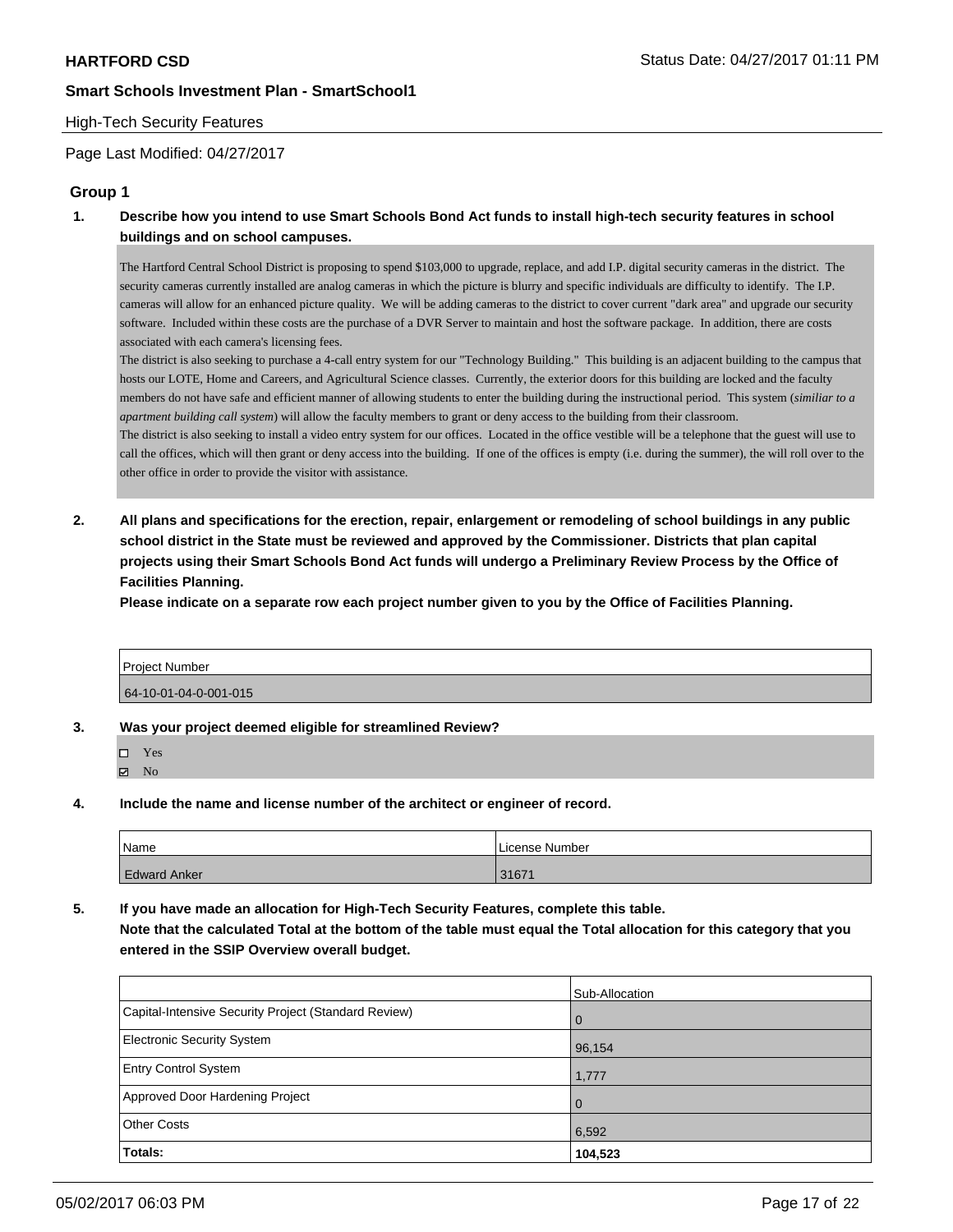## High-Tech Security Features

Page Last Modified: 04/27/2017

**6. Please detail the type, quantity, per unit cost and total cost of the eligible items under each sub-category. This is especially important for any expenditures listed under the "Other" category. All expenditures must be capital-bond eligible to be reimbursed through the SSBA. If you have any questions, please contact us directly through smartschools@nysed.gov.**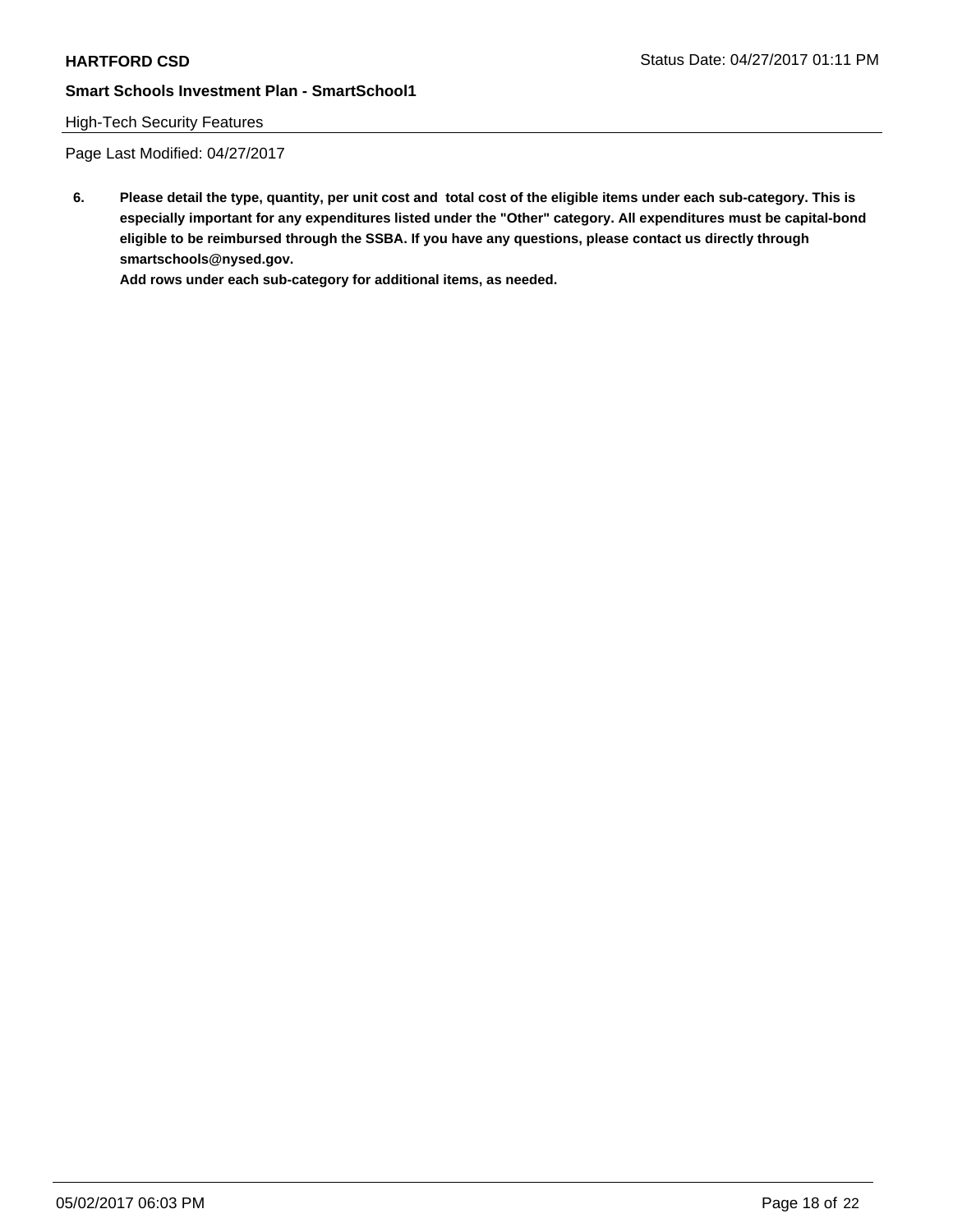$\blacksquare$ 

# **Smart Schools Investment Plan - SmartSchool1**

## High-Tech Security Features

Page Last Modified: 04/27/2017

| Select the allowable expenditure<br>type.<br>Repeat to add another item under<br>each type. | Item to be purchased                                                                       | Quantity       | Cost per Item | <b>Total Cost</b> |
|---------------------------------------------------------------------------------------------|--------------------------------------------------------------------------------------------|----------------|---------------|-------------------|
| <b>Electronic Security System</b>                                                           | DS Server2 w/RAID, 24TB, US Power<br>Cord                                                  | 1              | 10,786        | 10,786            |
| <b>Electronic Security System</b>                                                           | DS Camera License Fee for IP<br>Cameras                                                    | 35             | 109           | 3,822             |
| <b>Electronic Security System</b>                                                           | IP Sarix E Vdl InCl POE MDome 1MP<br>30IPS Svis CL                                         | 32             | 691           | 22,131            |
| <b>Electronic Security System</b>                                                           | IP Sarix E Vdl SfMt POE MDome 1MP<br>30IPS Svis CL                                         | 1              | 691           | 691               |
| <b>Electronic Security System</b>                                                           | IP Sarix P Env Pend POE24V MDome<br>3MP 20IPS DN CL                                        | 5              | 830           | 4,150             |
| <b>Electronic Security System</b>                                                           | Wall Mounted Vandal Resist 1.5 Inch<br><b>NPT Light Gray</b>                               | 5              | 41            | 208               |
| <b>Electronic Security System</b>                                                           | IMM 12 MP 270 ENVRMNTL VANDL<br>PEND MT MINDM                                              | $\overline{2}$ | 1,706         | 3,413             |
| <b>Electronic Security System</b>                                                           | <b>Outer Corner Mount IMM VANDAL</b><br><b>TELEGRAY</b>                                    | $\overline{2}$ | 91            | 183               |
| <b>Electronic Security System</b>                                                           | 48VDC 30Watt DIN Rail High Temp<br><b>Power Supply</b>                                     | 1              | 138           | 138               |
| <b>Electronic Security System</b>                                                           | 4 Port 10/100 Mbps Ethernet Self-<br>managed Switch with Coaxial<br>CopperLine uplink port | 1              | 770           | 770               |
| <b>Electronic Security System</b>                                                           | IX-8SUBS-4                                                                                 | 1              | 640           | 640               |
| <b>Entry Control System</b>                                                                 | ADA, hands-free outdoor emergency<br>phone                                                 | 2              | 524           | 1,048             |
| <b>Entry Control System</b>                                                                 | 4-Call Entrance System                                                                     | 1              | 85            | 85                |
| <b>Entry Control System</b>                                                                 | Surface Mount Box for VC-NM, VCH<br>Panels                                                 | 1              | 36            | 36                |
| <b>Entry Control System</b>                                                                 | Handset Room Station for VC-M                                                              | $\overline{4}$ | 40            | 160               |
| <b>Entry Control System</b>                                                                 | 12V DC Power Supply                                                                        | 1              | 88            | 88                |
| <b>Electronic Security System</b>                                                           | Comnet Ethernet Over Coax Extender                                                         | 2              | 625           | 1,250             |
| <b>Electronic Security System</b>                                                           | PoE Midspan Injector                                                                       | $\overline{2}$ | 252           | 505               |
| <b>Electronic Security System</b>                                                           | 86-218 Telco Connector                                                                     | 6              | 12            | 72                |
| <b>Entry Control System</b>                                                                 | Flush Mount Box                                                                            | $\overline{2}$ | 78            | 157               |
| <b>Entry Control System</b>                                                                 | Scietec Analogy Wall Phone                                                                 | 6              | 33            | 203               |
| <b>Electronic Security System</b>                                                           | 4 Port Encoder                                                                             | 1              | 441           | 441               |
| <b>Other Costs</b>                                                                          | Project Management - Electrical -                                                          | 40             | 164           | 6,592             |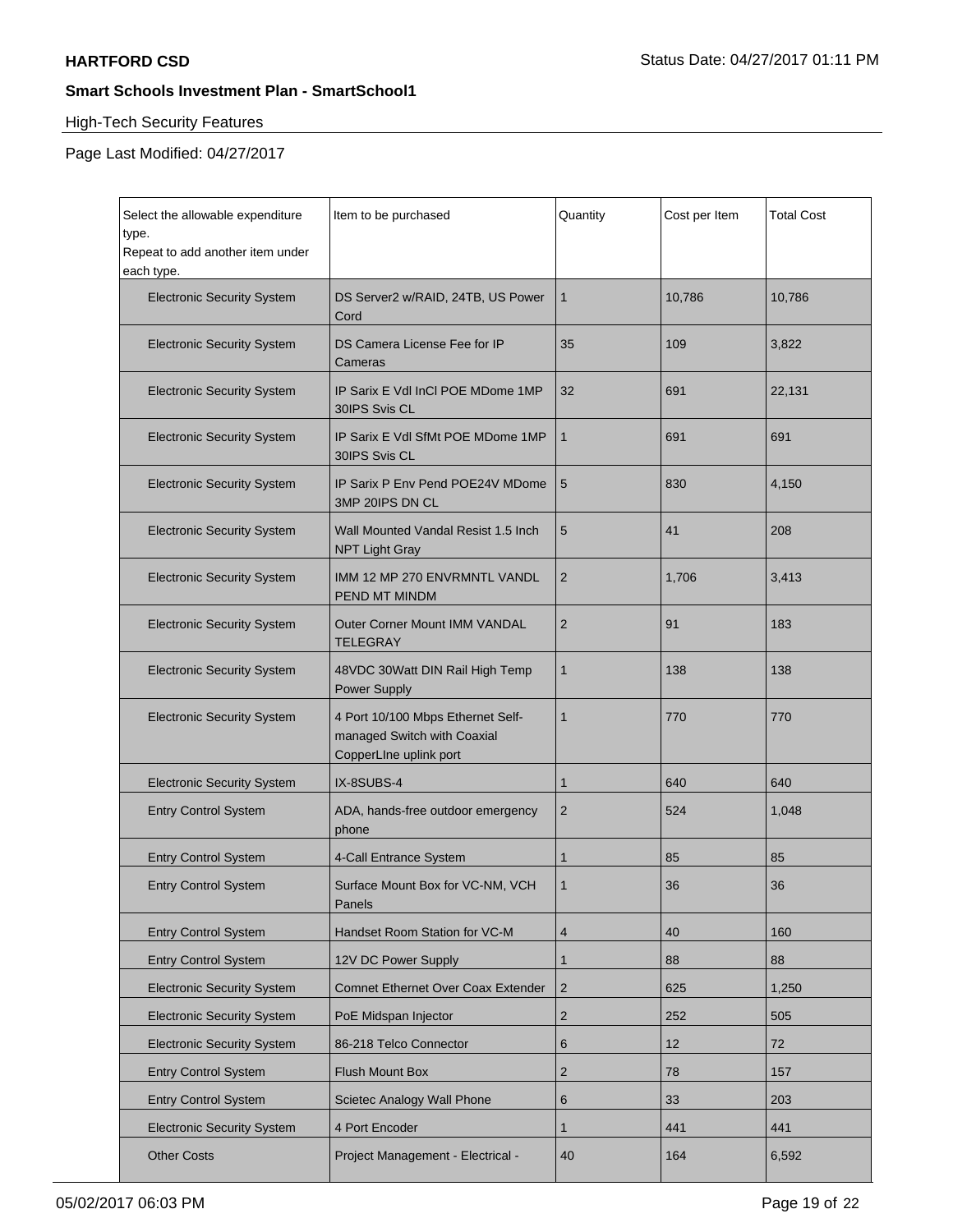# High-Tech Security Features

Page Last Modified: 04/27/2017

| Select the allowable expenditure<br>type.<br>Repeat to add another item under<br>each type. | Item to be purchased                                                                                                                                 | Quantity | Cost per Item | <b>Total Cost</b> |
|---------------------------------------------------------------------------------------------|------------------------------------------------------------------------------------------------------------------------------------------------------|----------|---------------|-------------------|
|                                                                                             | Quantity represents labor hours to<br>install wiring and devices                                                                                     |          |               |                   |
| <b>Electronic Security System</b>                                                           | Programming System - Security/Fire<br>Alarm Technician. Costs associated to<br>installing the software associated with<br>the new security programs. | 120      | 146           | 17,629            |
| <b>Electronic Security System</b>                                                           | <b>Electrical Wiring</b>                                                                                                                             |          | 29,325        | 29,325            |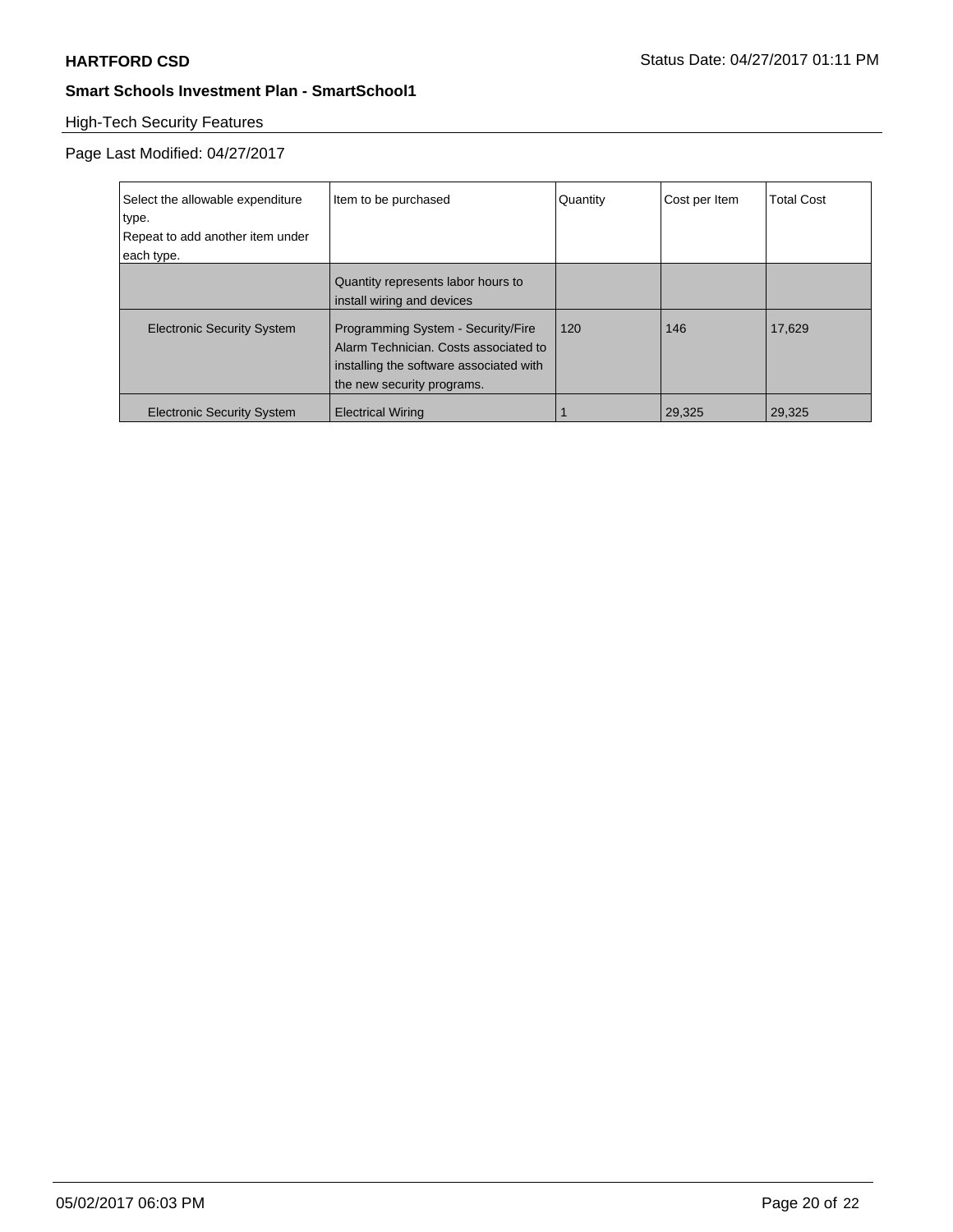Report

Page Last Modified: 04/11/2017